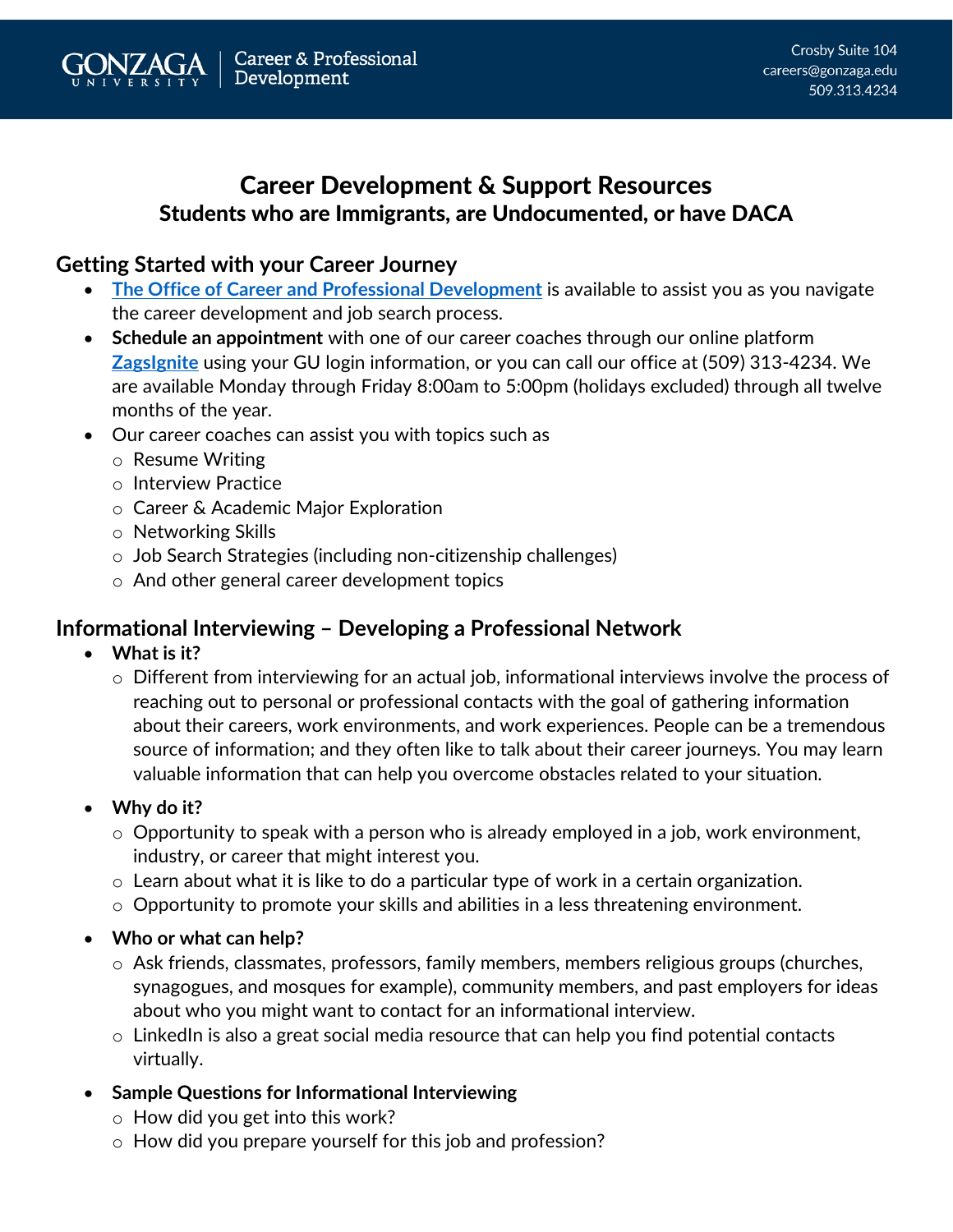- o Knowing what you know now, would you take this same job again? Why or why not?
- $\circ$  What is the most valuable thing you learned in high school or college?
- o What do you do in a typical day in this position?
- o What skills, attributes, and/or personal qualities are necessary in this career?
- o How do you feel about your job? Are there high times, low times? Would you advise people to enter this career field? Why or why not?

#### • **How do you do it?**

- $\circ$  Send an email or LinkedIn message to a professional contact that provides a brief introduction of you and indicates your interest in the job, industry, or career that person occupies.
- o Consider using one of the sample informational interviewing questions to begin the conversation; make the conversation about the other person initially.
- o Once the person sees your enthusiasm for learning about their career journey and experience, they may ask questions of you that may help you in the networking process.
- o If you are not sure about this process or you would like to practice an informational interviewing conversation either verbally or in writing, reach out to Career and Professional Development to speak with a career coach.

#### **Employment Examples & Possibilities for Undocumented Graduates**

- Community activist or community organizer
- Contract worker or independent contractor
- Entrepreneurship
	- o Artist
	- o Actor/Performer
	- o Consumer needs (barber, hairdresser, food production, etc.)
	- o Filmmaker
	- $\circ$  Manufacturing (clothing, jewelry, construction, home goods, restoration/repair, etc.)
	- o Music producer
	- o Photographer
	- o Program coordinator
	- o Sales/marketing
	- o Web designer/ graphic designer
	- o Writer
- Independent consultant
- Professional areas (Business, STEM, Law, Education, etc.)
	- o DACA status, networking support, employer funding/partnership, etc. are all helpful for success in these areas.

\*Sources – [Undocuprofessionals Stories](https://www.undocuprofessionals.net/stories) – undocuprofessionals.net

["This is What Job Hunting While Undocumented Can Be Like"](https://www.huffpost.com/entry/job-hunting-interviewing-undocumented_l_5d7800bae4b094928f075695) - HuffPost

#### **Job Interview Tips**

• While the idea of sharing an undocumented status in a job interview may be terrifying, there may be ways to ask some intentional questions to get an idea of how supportive that employer or work environment is for the undocumented or the DACA community.